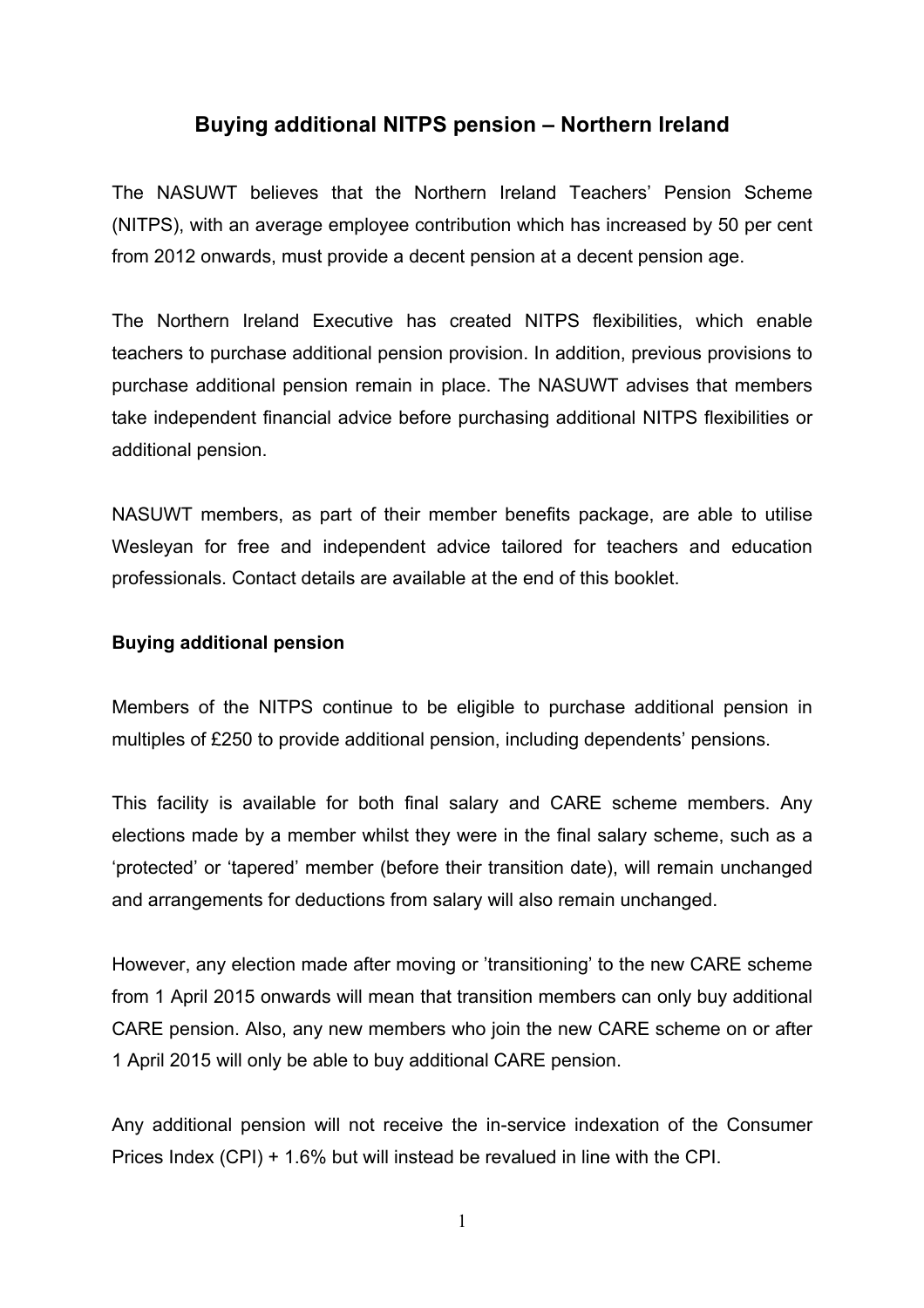## **Buying faster accrual**

CARE scheme members are able to purchase faster accrual by paying higher contributions in order to accelerate the rate at which their CARE pension accrues for a particular year. Therefore, this option is open to transition members and new members once they join the CARE scheme from their transition date or 1 April 2015 respectively.

 Members can elect to earn CARE pension at a faster accrual rate by meeting the full cost of the extra pension through additional monthly contributions from their salary. Instead of accruing pension at the normal rate of  $1/57<sup>th</sup>$ , members of the CARE scheme can purchase faster accrual at rates of  $1/55<sup>th</sup>$ ,  $1/50<sup>th</sup>$  and  $1/45<sup>th</sup>$ .

 Members will be able to elect to purchase the faster accrual at the start of each April (each election lasts a year from 1 April to 31 March) provided that they notify from the same rules on future indexation and dependants' benefits. Teachers' Pensions in advance by completing the 'faster accrual' application form and ensuring their employer completes its section and returns it to Teachers' Pensions. Members must continue to remain in active service and pay the higher contribution rate for the remainder of the year. Any extra pension accrued through this option would be treated in the same way as other pensions, e.g. it would benefit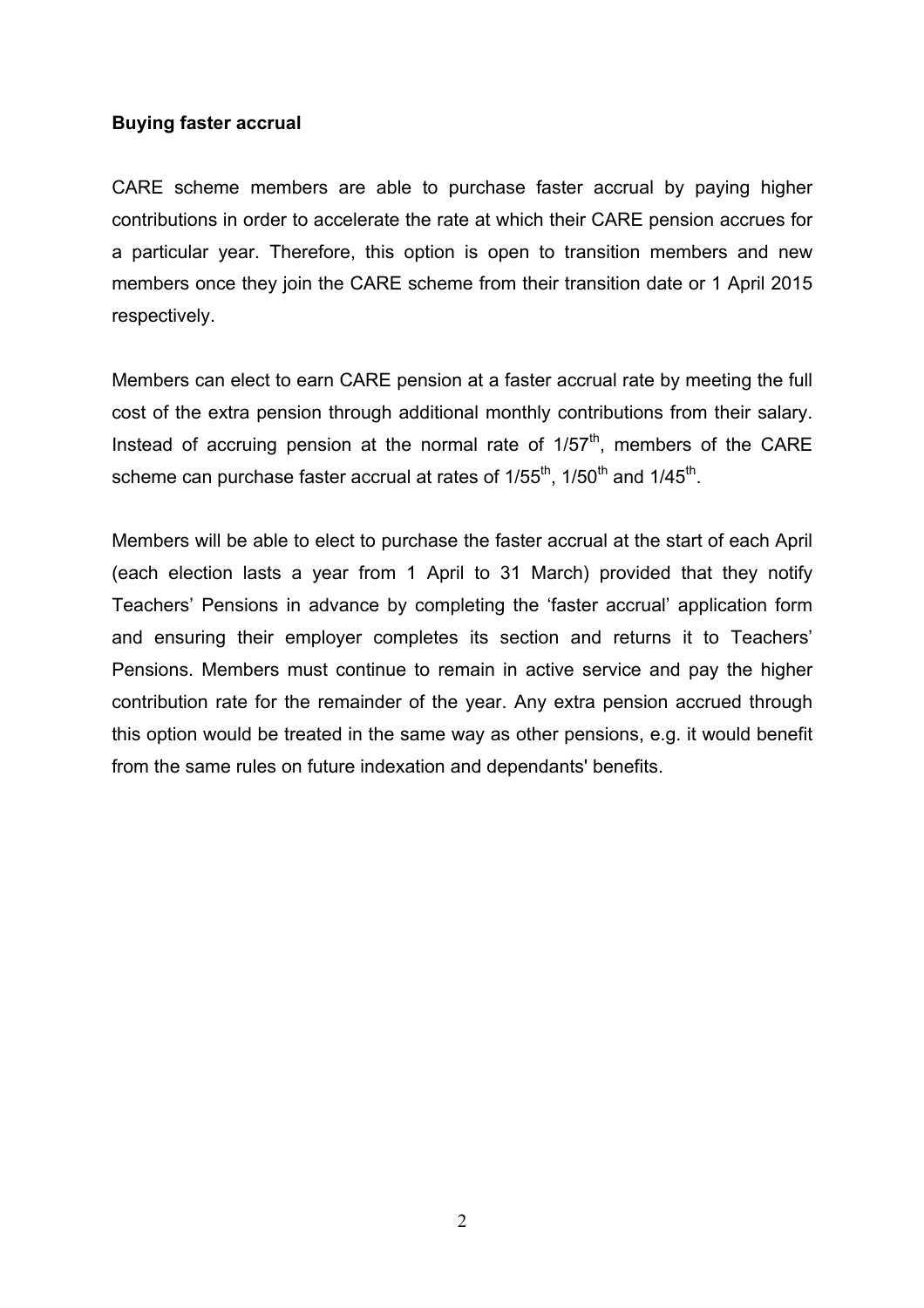## Example:

Teacher A receives a salary of £30,000 per annum; below is an illustration of the increase in her pension as a result of buying faster accrual.

| <b>Accrual rate</b> | <b>Pension</b> | <b>Extra pension</b> |
|---------------------|----------------|----------------------|
| 1/57 (automatic)    | £526.32        |                      |
| 1/55                | £545.46        | £19.14               |
| 1/50                | £600.00        | £54.54               |
| 1/45                | £667.67        | £67.67               |

## **Buying out the actuarial adjustment**

Under the new CARE scheme, members can retire before their normal pension age (NPA) by taking actuarially reduced benefits of approximately 5% for each year that benefits are taken early. The reduction for a member aged 65 who takes their CARE pension before their NPA is at a lower rate of 3% for each year that benefits are taken early before their NPA.

 CARE scheme after their transition date) can buy out up to three years' actuarial member's new NPA is 66 they would be able to buy out one years' actuarial adjustment, if their new NPA is 67 they would be able to buy out two years' actuarial adjustment and if their NPA is 68 they would be able to buy out three years' actuarial From 1 April 2015, new members and tapered members (who transition to the new adjustment depending on the number of years between 65 and their NPA. If a adjustment.

Therefore the 'buy out' facility would enable a tapered or transition member to take their full and unreduced final salary teachers' pension at age 65, together with their CARE pension in full, on an unreduced basis. Also, a new member who has only CARE pension may be able to take their pension early, from age 65, in full and on an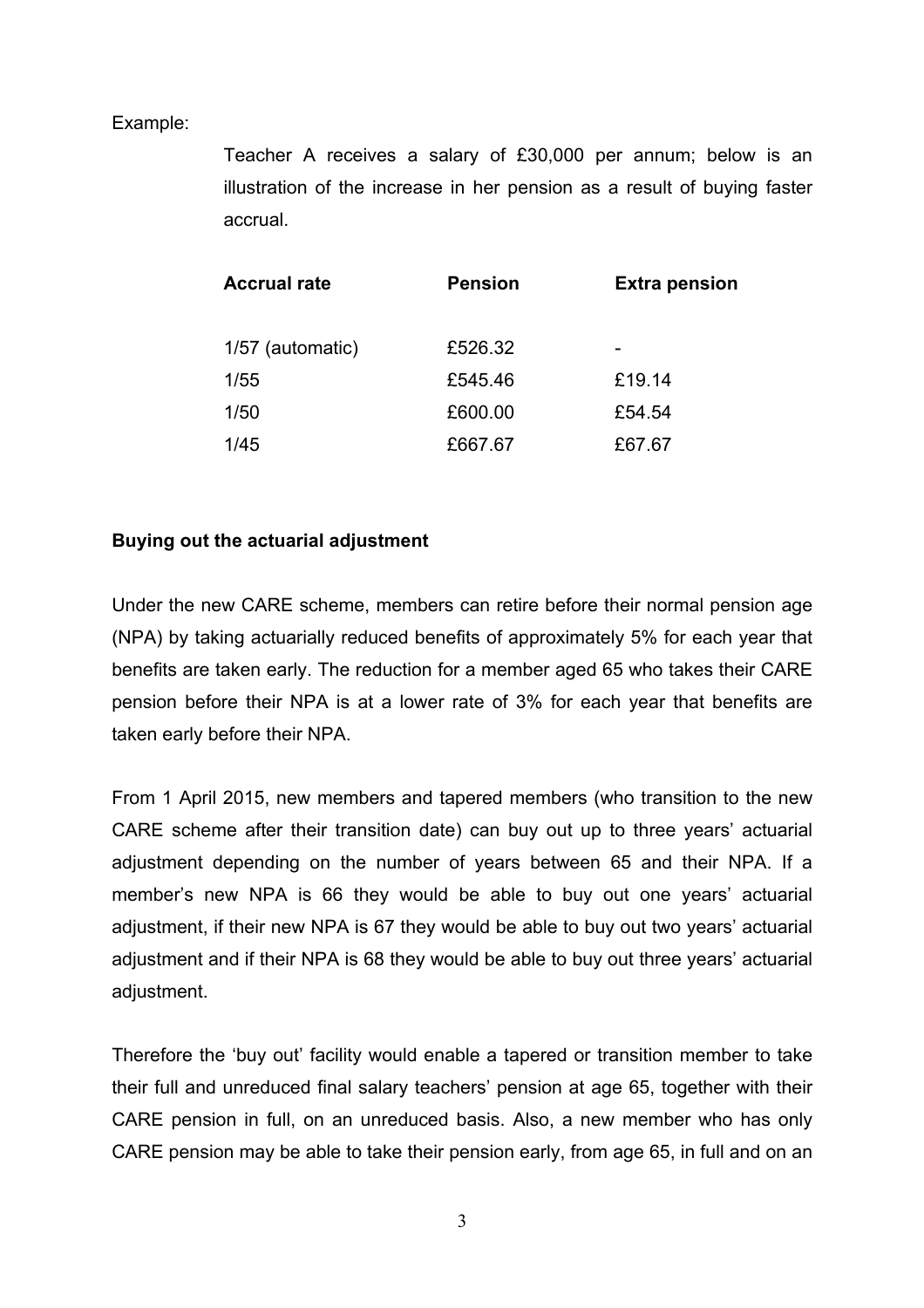unreduced basis (before their state pension age (SPA)) without the punitive actuarial adjustment.

The facility to buy out the actuarial adjustment can only be bought within 6 months of entering the CARE scheme and remains a career-long commitment with varying contribution rates throughout; unless the election is revoked, in which case a member will only receive the buy-out adjustment in respect of the benefits accrued during the purchase period. Also, if a member decides to work to their scheme NPA after making an election to 'buy-out' then they will not be refunded any extra contributions made under this facility. Therefore members of the NITPS should take independent financial advice before making an election to buy out.

 and returned to teaching - a scheme member cannot use the buy-out facility again. Any buy out elections are void if a member has already taken their CARE benefits Also, if a scheme member has a break of service of more than five years then again they cannot exercise the buy-out facility. Any break of service of less than five years is unaffected for buy-out purposes.

## **More than one employer**

If a member has more than one employer and chooses to make a flexible benefit purchase election, then they are required to notify Teachers' Pensions and their employers that they wish to make an election to purchase the flexibilities and that they agree to the deduction of salary. Subject to overall limits, a member can, if they wish, have different rates of deductions from each employer for the purchase of faster accrual. However, an election to purchase the actuarial buy-out would apply to all of their employments.

## **Limits and allowances**

There is an overall limit to the overall value of all the flexible benefits that a member of the CARE NITPS can purchase of £6,500 for 2015/16. This figure is likely to be revised annually and includes buying additional pension and purchasing faster accrual, but not buy-out of the actuarial adjustment. Any additional pension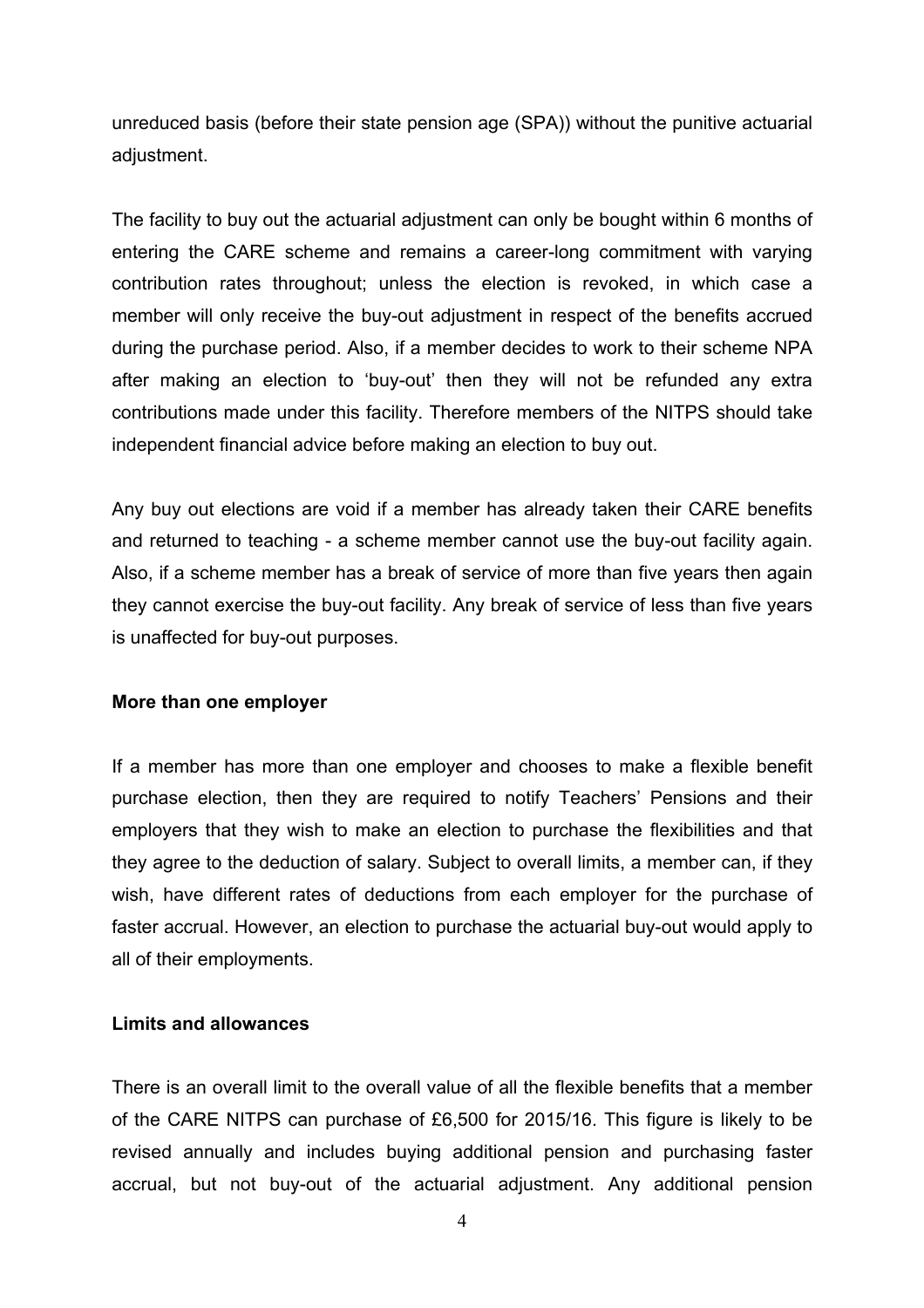purchased under the final salary scheme (in multiples of £250) is separate from this overall limit.

Any additional purchase of flexible benefits will also be taken into account when assessing a member's total benefits against their annual allowance (AA) and Lifetime Allowance (LTA) for taxation purposes by HMRC.

Therefore, members are strongly advised to take independent financial advice before making any elections to purchase any flexibilities such as additional pension, faster accrual and buy-out.

 The NASUWT strongly recommends that members of the Union utilise the free, independent financial advice from Wesleyan which is provided as part of their membership benefits package.

# **Additional Voluntary Contributions (AVCs) – Northern Ireland**

 The Teachers' Pensions AVC scheme provider, Prudential, has revised the teacher 'freedom and choice' reforms AVC facility from 6 April 2005 in line with the UK Government's wider pensions

Under the freedom and choice reforms, savers in defined contribution (DC) pension schemes can extract their pension savings in one go rather than having to purchase an annuity, which would provide them with regular pension income for the rest of their life. Freedom and choice flexibilities do not apply to the TPS which remains a defined benefit scheme that provides known pension benefits at retirement. Defined contribution pension schemes rely on the instability of investments to provide pension benefits for members.

 before deciding how to take their Teachers' AVC pension pot. The NASUWT does not support the UK Government's 'freedom and choice' reforms, which seem superficially attractive, but pose a threat to the principle that pensions are received for life. Members are advised to take independent financial advice

5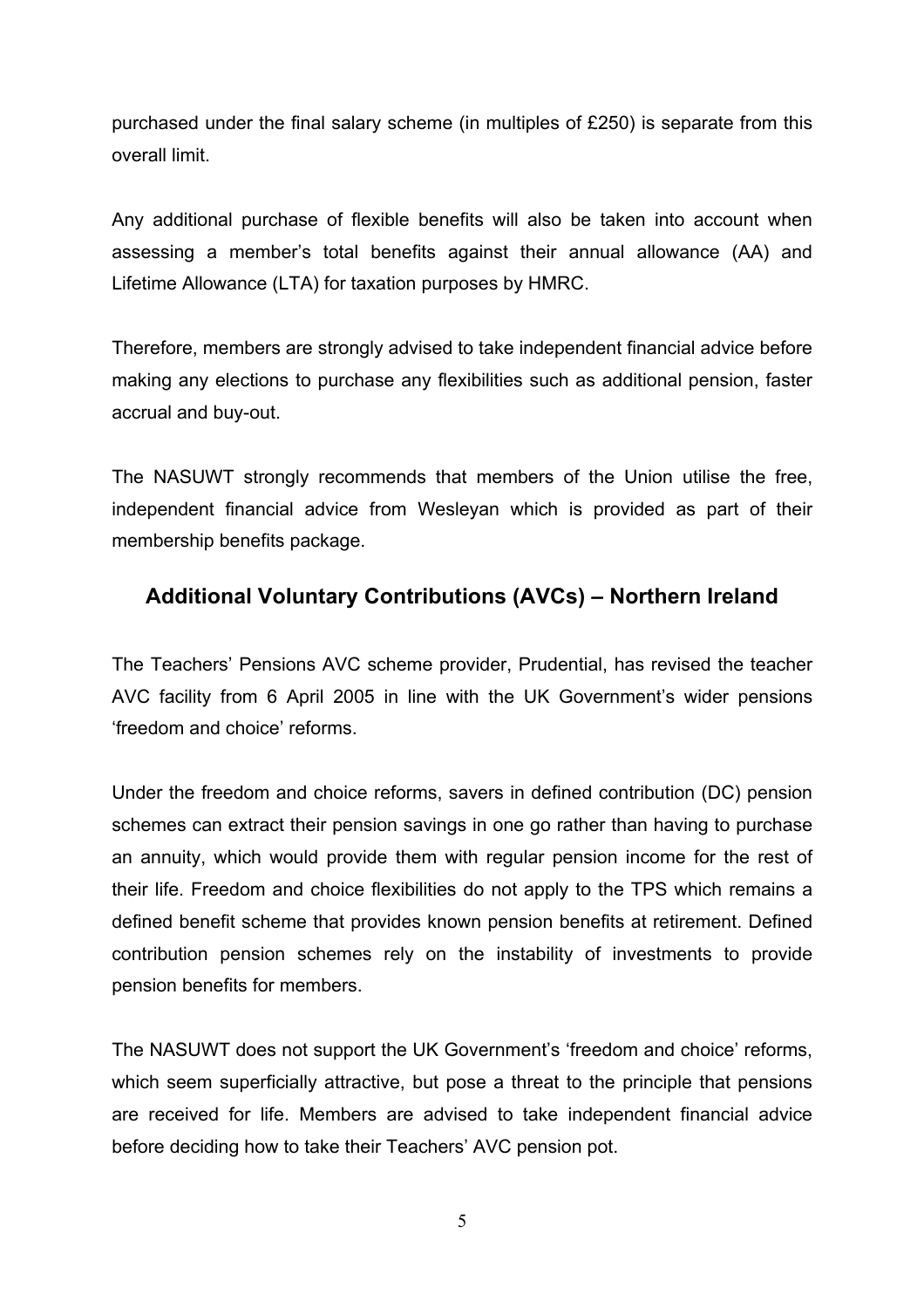In the 2015 Budget, the Chancellor of the Exchequer, George Osborne, announced that, from April 2016, pensioners who had already purchased an annuity, which was in payment, would be able to take the 'remainder' of their annuity as a one off or 'drawdown' payment. As the TPS defined benefits pension does not purchase an annuity, this would not apply to a TPS pension, but it remains to be seen whether this 'freedom' will apply to a Teachers' AVC annuity which is already in payment.

 advice on retirement planning, including individual financial advice, while seeking to The NASUWT has become aware of organisations purporting to offer teachers exploit the uncertainties and anxieties which teachers feel. In some cases, teachers can pay very high fees for such advice.

The NASUWT is able to offer the following services to members:

- • Free general information about changes to the teachers' pension scheme, including to members' overall pension benefits;
- Individual free casework and legal support when problems with Teachers' Pensions occur.

 benefits package. Wesleyan financial consultants are regulated by the Financial AVC schemes. Wesleyan can also arrange home visits and their contact details are: The Financial Services Act prevents trade unions from providing individual financial advice. However, the NASUWT is in partnership with Wesleyan, which is able to give free, independent financial advice. Wesleyan also organises free 'planning for retirement' seminars. The NASUWT strongly recommends that members of the Union take advice from Wesleyan which is provided as part of their membership Conduct Authority (FCA) and can advise on matters relating to the new Teachers'

Wesleyan Wesleyan Assurance Society Colmore Circus Birmingham